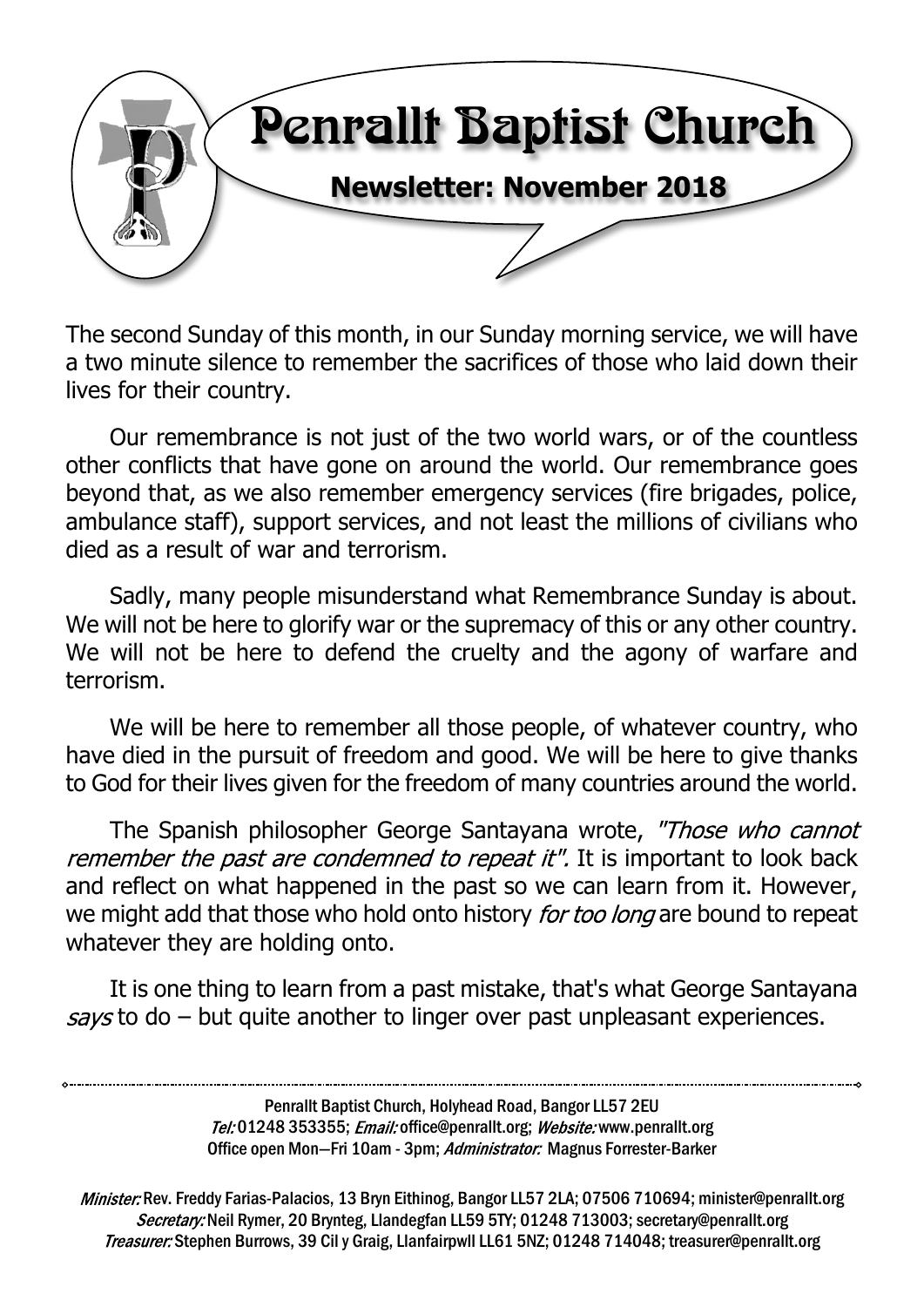When do we do that? When we obsess, when we always return to our past, and particularly when it was an emotional "trauma" (such as a broken relationship) we carry a heavy baggage. We look backward and stumble forward. This is unhealthy. It's also dangerous. Each time we think of something negative in our past we are reigniting it. And this has effects we cannot imagine.

Perhaps we are aware of a painful past and we long for a new beginning that seems to be far away.

There is a poem by Louisa Fletcher that goes:

"I wish that there were some wonderful place Called the Land of Beginning Again. Where all our mistakes and all our heartaches And all of our poor selfish grief Could be dropped like a shabby old coat at the door, And never put on again...

For what had been hardest we'd know had been best And, what had seemed lost would be gain; For there isn't a sting that would not take a wing When we've faced it and laughed it away; And I think that the laughter is most what we're after In the Land of Beginning Again."

Do you desire a new beginning? A place, as the poem says, 'where all our mistakes and all our heartaches, and all of our poor selfish grief could be dropped like a shabby old coat at the door'?

The good news is that with God there is always the opportunity for new beginnings. The Bible tells us in 2 Corinthians 5:17 "Therefore, if anyone is in Christ, he is a new creation; the old has gone, the new has come!"

By faith we can receive this new life by receiving Jesus Christ as our Lord and Saviour, by confessing with our mouth that Jesus is Lord. Jesus offers us a brand new creation in God; our change comes when we change our thoughts about the things and people around us.

Instead of dwelling on our anger and bitterness God instructs us to dwell on love, joy, peace, patience, kindness and self-control.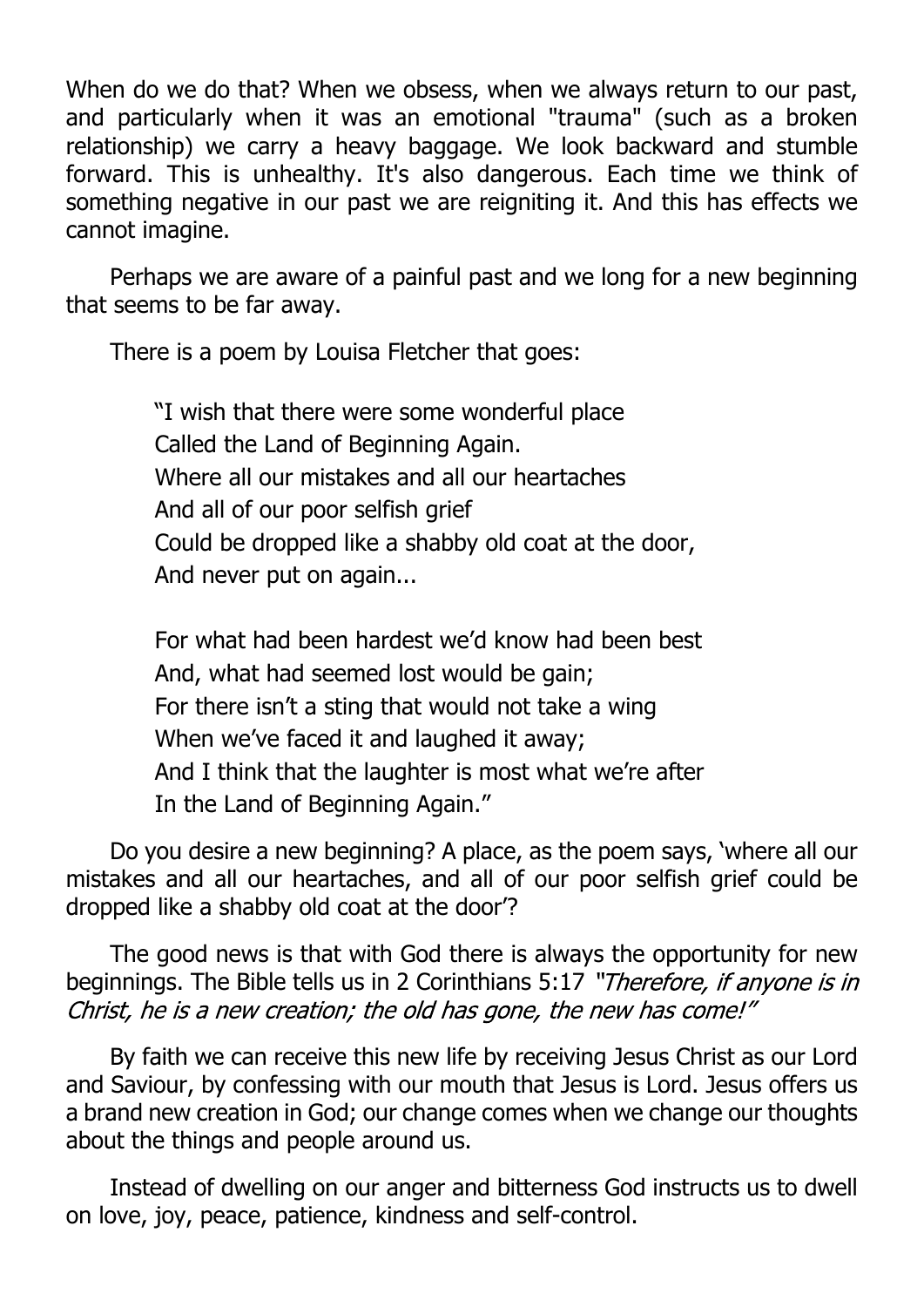In Jesus we have a new beginning; a new life, with the old habits, the old failings, the old fruitless ways of living all gone.

We are born-again to a joyful present regardless of our circumstances, and to an eternal future.

Have you received Jesus as your Lord and Saviour?

Freddy

# **Services This Month**

Our minister, Freddy Farias-Palacios, will be the speaker at all services except where otherwise noted below. Siôn Meredith is former Tearfund Regional Director for Wales. Donald Poirot is a church member. Colm and Catherine Ó Brolcháin are former members of Penrallt who now serve with OM (Operation Mobilisation) Ireland.

#### **4th November**

| 10:30am                                        | <b>The Crisis of Belief</b><br>(Experiencing God #10)                                                                    | Hebrews 11:6;<br>Mark 4:35-41 |  |  |  |  |
|------------------------------------------------|--------------------------------------------------------------------------------------------------------------------------|-------------------------------|--|--|--|--|
| 6:00pm                                         | <b>Communion Service</b><br>The blessings that obedience brings<br>(Lessons from Psalms #15)                             | Psalm 119:1–8                 |  |  |  |  |
| 11 <sup>th</sup> November (Remembrance Sunday) |                                                                                                                          |                               |  |  |  |  |
| 10:30am                                        | When our faith is on trial in this world $\qquad$ Acts 26:19–20<br>This service will include a 2-minute silence at 11am. |                               |  |  |  |  |
| 6:00pm                                         | How can a young man cleanse his way? <i>Psalm 119:9–16</i><br>(Lessons from Psalms #16)                                  |                               |  |  |  |  |
| 18 <sup>th</sup> November                      |                                                                                                                          |                               |  |  |  |  |
|                                                | 10:30am Service with Siôn Meredith from Tearfund.<br>6:00pm Café Church Service: Movie night.                            | Luke 4                        |  |  |  |  |
| 25 <sup>th</sup> November                      |                                                                                                                          |                               |  |  |  |  |
|                                                | 10:30am Communion Service<br>Speaker: Donald Poirot<br><b>Your Alabaster Box</b>                                         | Matthew 26:6-13               |  |  |  |  |
| 6:00pm                                         | Service with Colm & Catherine O Brolchain from OM Ireland.                                                               |                               |  |  |  |  |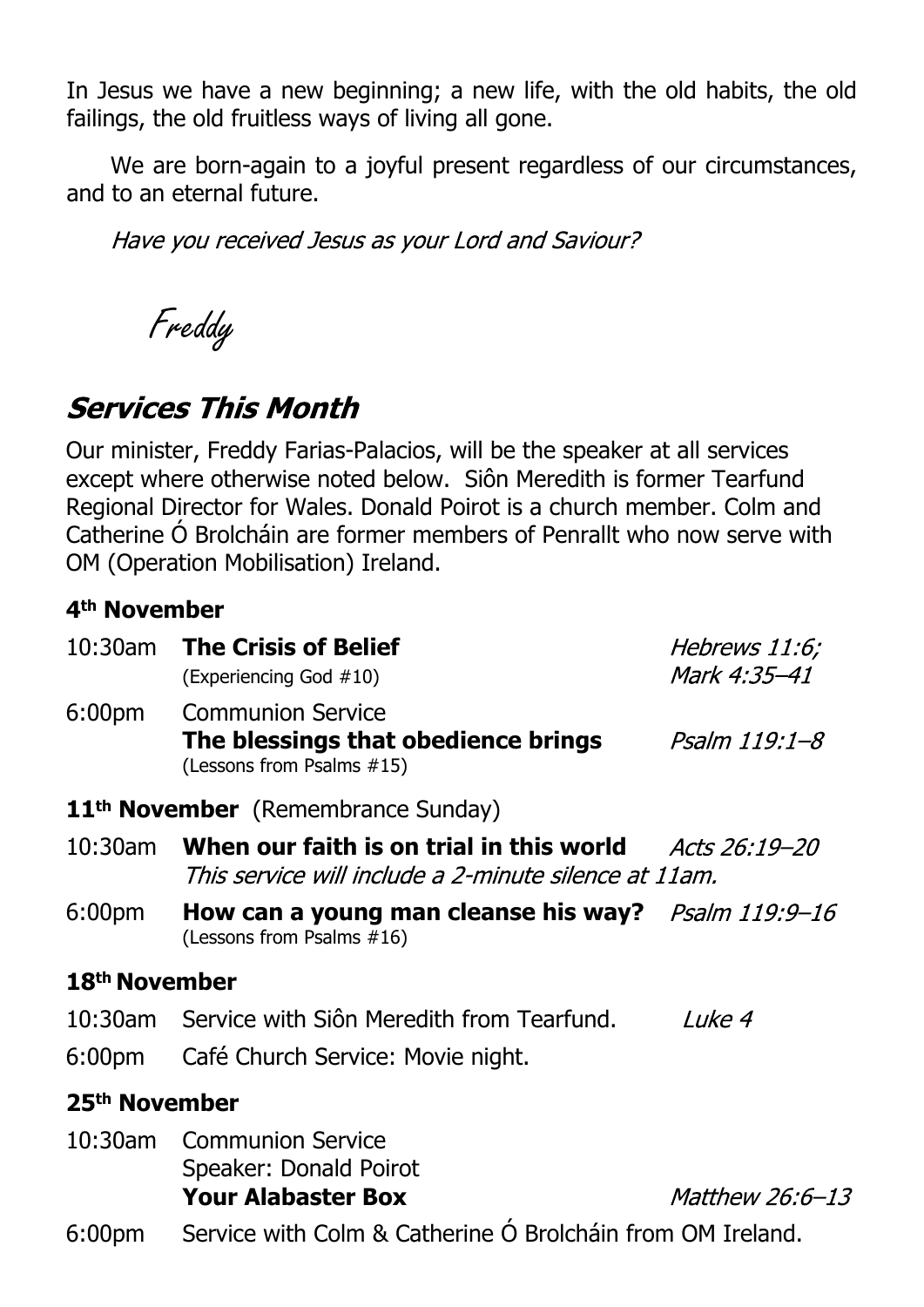### **Dates for Your Diary**

| <b>Saturdays</b>   | 8:30am             | Prayer meeting in the Twrgwyn Room.                                                                 |
|--------------------|--------------------|-----------------------------------------------------------------------------------------------------|
| <b>Sunday 4</b>    | 2:15 <sub>pm</sub> | Service at Plas Garnedd residential home in<br>Llanberis.                                           |
| <b>Monday 5</b>    | 7:30 <sub>pm</sub> | Deacons' meeting.                                                                                   |
| <b>Wednesday 7</b> | 10:30am            | Men's prayer meeting followed by coffee.                                                            |
| <b>Thursday 8</b>  | 7:30pm             | Monthly prayer meeting in the chapel.                                                               |
| <b>Saturday 17</b> | 7 <sub>pm</sub>    | Tearfund Big Quiz.                                                                                  |
| <b>Monday 19</b>   | 11am               | Church Walk at Bethesda.                                                                            |
| <b>Monday 26</b>   | 7pm ( <i>TBC</i> ) | Recording of services for BBC Radio Wales.                                                          |
| <b>Tuesday 27</b>  | 7:30pm             | <b>Experiencing God course continues (also</b><br>on Thursday 29 <sup>th</sup> at 10am and 7:30pm). |

Please see below for more about many of these events.

#### **Children's Birthdays in November**

2<sup>nd</sup>: Alex Gallagher 4<sup>th</sup>: Rio Penny 8<sup>th</sup>: Leah Rene Ngoga 24<sup>th</sup>: Mika Owen 27<sup>th</sup>: Laura Campanelle Pletsch

#### Deadline for next month's newsletter: Sunday 18th November.

Please send information to Magnus (office@penrallt.org; 01248 353355). All notices should be submitted in writing (preferably by email) as early as possible.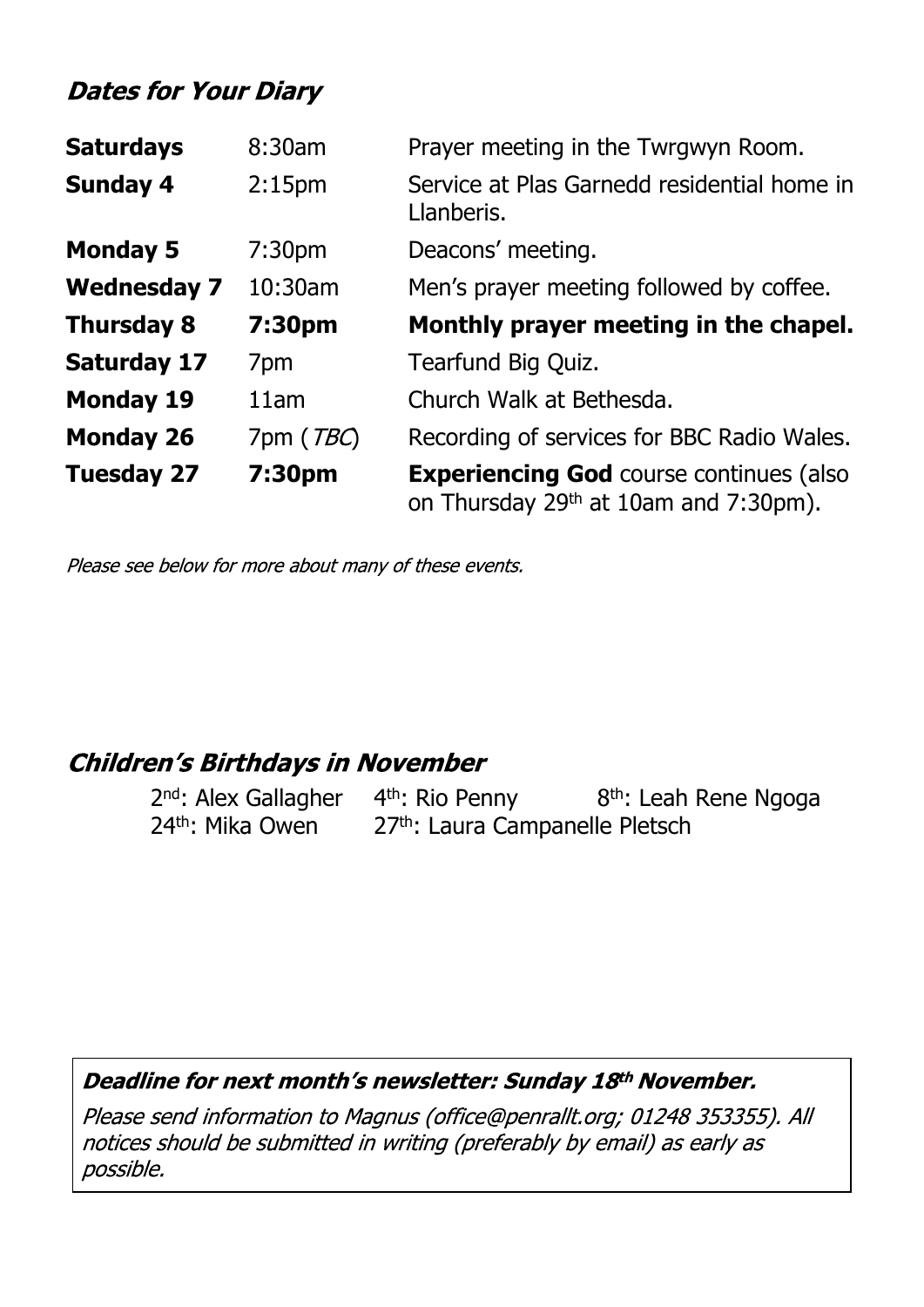### **Homegroups**

Many of our folk meet in small groups during the week for Bible study, prayer and fellowship. We encourage you to join one of these groups if you are able to. NB groups generally do not meet on the week of the monthly prayer meeting or the Experiencing God course and may not meet all other weeks - please check with the named contact. All landline numbers below have the 01248 area code.

| <b>Day</b> | <b>Time</b>        | <b>Group Name</b>             | <b>Contacts</b>                                     |
|------------|--------------------|-------------------------------|-----------------------------------------------------|
| <b>Mon</b> | 7:00 <sub>pm</sub> | Delta                         | Brian Wheatcroft (602516)<br>Pat MacKenzie (670948) |
| <b>Tue</b> | 10am               | <b>Nilgiri</b>                | Joan Beer (353874)                                  |
| <b>Tue</b> | 7:30 <sub>pm</sub> | Tyddyn Isaf<br>(Menai Bridge) | <b>Magnus Forrester-Barker</b><br>(717570)          |
| <b>Wed</b> | 2:00 <sub>pm</sub> | Carers                        | Carol Morris (208407)                               |
| <b>Wed</b> | 7:30 <sub>pm</sub> | <b>Bryn Eithinog</b>          | <b>Freddy Farias-Palacios</b><br>(07506710694)      |
| <b>Wed</b> | 7:30 <sub>pm</sub> | <b>Nomads</b>                 | Pat & Roger Borlace (713146)                        |
| <b>Thu</b> | 10:30am            | Llanfairpwll (am)             | Sue & Lawrence Moss<br>(713793)                     |
| <b>Thu</b> | 7:30 <sub>pm</sub> | Llanfairpwll (pm)             | Sue & Lawrence Moss<br>(713793)                     |
| <b>Thu</b> | 7:30 <sub>pm</sub> | <b>Ogwen Valley</b>           | Brian & Kate Wheatcroft<br>(602516)                 |
| <b>Fri</b> | 10:30am            | The Lydias                    | Freda Birchall (371316)<br>Lesley Jackson (680330)  |

#### **◊ Advance Notice: Christmas Ceilidh**

Get your dancing shoes out, as we are having a ceilidh (aka twmpath, barn dance, hoedown etc.) on **Saturday 1st December** at Penrallt. Music will be provided by Haley's Ceilidhs (aka Magnus Forrester-Barker, James Goodman and Owen Lloyd-Evans, with Rob Haley calling), back by popular demand after the recent wedding of Mr and Mrs Dawson. This event is for the whole Penrallt family and our friends (i.e. invite who you want!). Entry will be £4 (or £2 for concessions) and all proceeds will go to the charity Compassion (https://www.compassionuk.org/). The evening will include plenty of dancing, as well as tea, coffee, biscuits and maybe even some cake. Doors open at 7pm; dancing to start at 7:30pm and go on until late.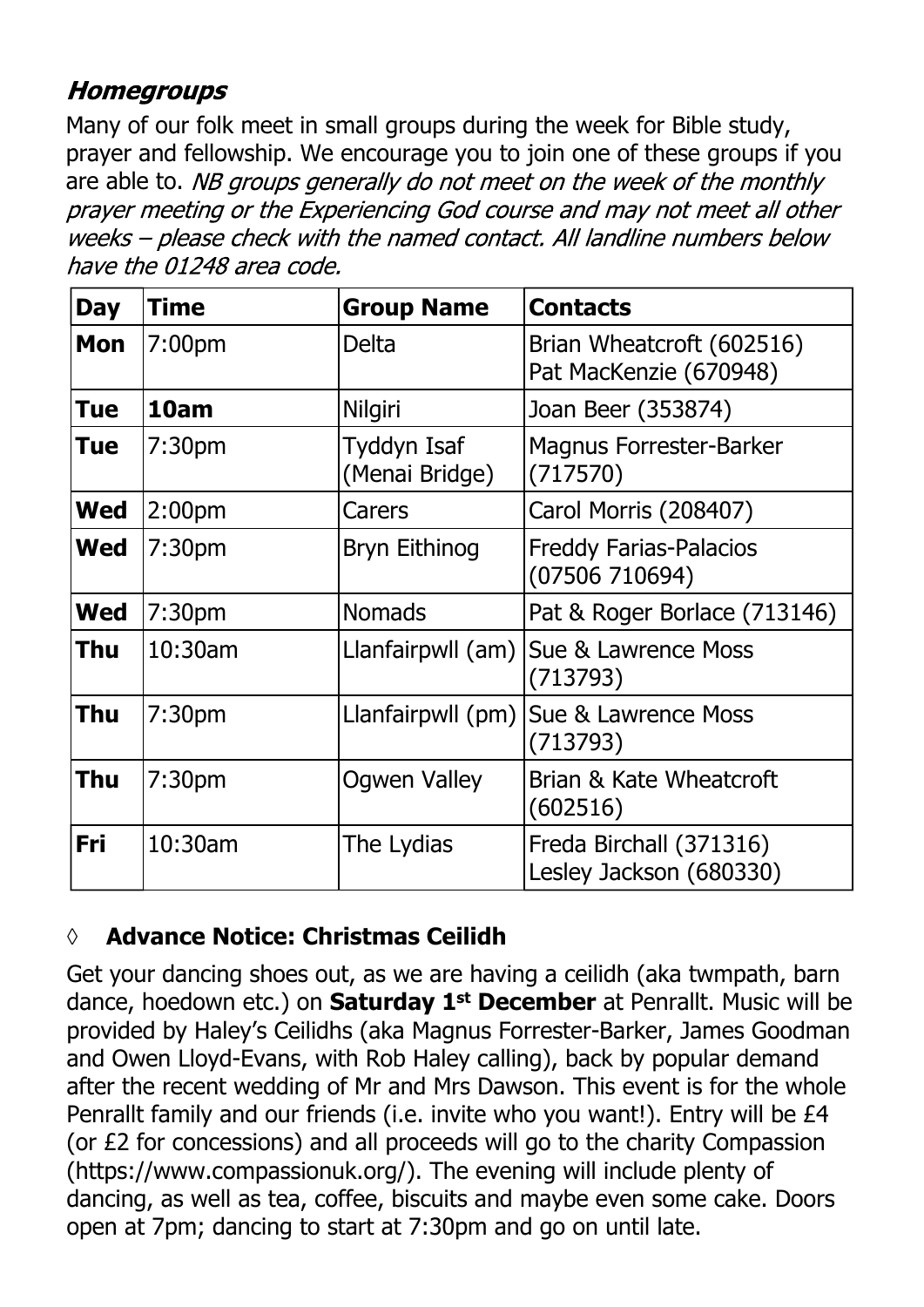#### *◊* **BBC Recording**

We have been invited by the BBC to record two programmes for BBC Radio Wales, one to be broadcast early in the new year and the other on Easter Sunday. This is a wonderful opportunity to share with thousands of people across Wales and beyond. The recording for both services is due to take place on Monday 26th November. Individual items (such as the sermon, prayers and readings) will be recorded during the afternoon and the congregational parts will be recorded in the evening (probably from 7pm though the exact time is to be confirmed). Please come along and lend your voice - the bigger and more enthusiastic the congregation, the better.

#### *◊* **Café Church**

This is a time when we can meet together in fellowship in our church, but instead of sitting in rows we have a café. You can enjoy relaxing with your friends and chatting about God and related issues. It's a time for everyone from all walks of life, and we welcome you in. Our programme will vary from month to month with live musicians, games, storytelling, video… You name it, we'll try it!! This month we are planning to watch a movie – most likely the film God's Not Dead.

#### **◊ Church Lunch**

We will, as usual, have a church lunch on the first Sunday of the month. Please bring enough buffet-style food for yourself and a few others.

#### *◊* **Church Walk**

Some of us are not ramblers but amblers and are unable to do longer walks now. This month we are doing a 3 ½ mile walk with options for the 'keenites' to launch out half way round to a 4 ½ or even a 6 mile option. We begin at the **later time of 11 a.m.** on Monday 19th November from Bethesda upper free car park. Entering Bethesda from Bangor, turn left at the 'P' sign. We shall follow the slate trail along the Ogwen river, through woods and returning by back roads. Some parts are up and down but manageable in fine weather. Boots are advisable and don't forget your picnic lunch. Contact Geoff and Marilyn (01286 879944) for more details if required.

#### *◊* **Monthly Prayer Meeting** Thursday 8th November  $7:30$ pm

Our monthly mid-week prayer meetings are for the whole congregation and all are warmly encouraged to attend. The meetings usually take place in the chapel, and last about an hour. The next two meetings after this one will be on Tuesday 11<sup>th</sup> December and Thursday 10<sup>th</sup> January.

#### Monday 26th November

Sunday 18th November *6pm* 

#### Monday 19th November  $11am$

Sunday 4th November

# 7pm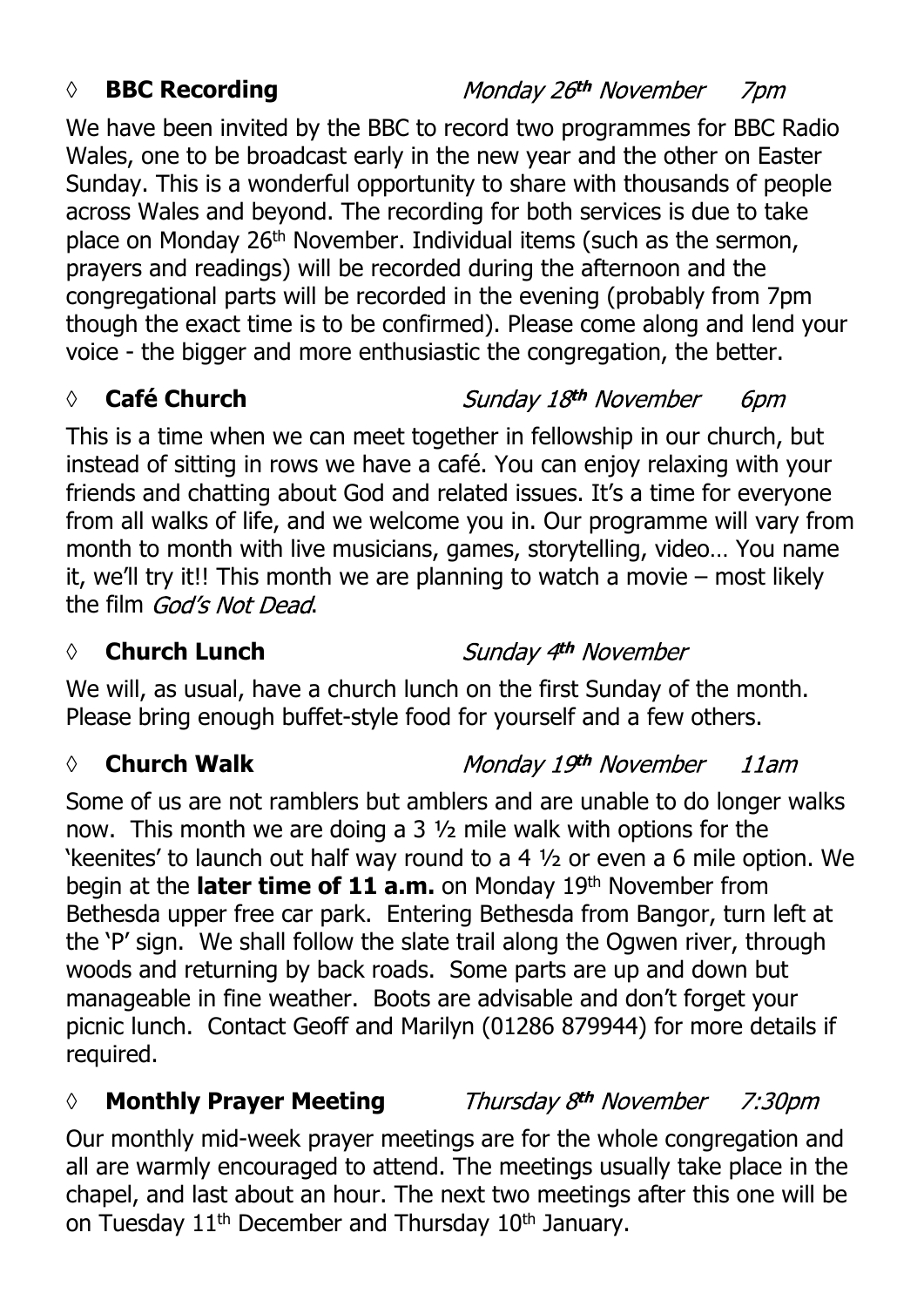## **◊ Pastoral Help**

If you have issues of concern about your own or someone else's welfare, please contact a member of the Pastoral Care team: Adrienne Ferrada; Gwen Hicks (353648); Geoff Moore (410582); Lawrence Moss (713793); Helen Thomas (600174); Roshni Verghese (07967 320048).

### **◊ Pray for Penrallt Every Day**

We believe in prayer and encourage people to pray. You can send prayer request to our electronic diary via office@penrallt.org (there are also prayer cards in the church porch that you can fill in). Better still, you can receive the prayer diary straight to your inbox every Monday (or occasionally on Tuesdays) by emailing the office now and requesting to be put on the list. For more immediate and interactive sharing of prayers, search on Facebook for *Penrallt Prayer Point* and send a request to join our group.

#### **◊ Rough Sleepers**

We do not recommend giving money directly to the rough sleepers in Upper Bangor. You will find labelled envelopes in the porch for a gift that will buy meal vouchers which are distributed to the homeless by the Cathedral; this certainly would be a more meaningful form of help.

#### **◊ Sunday Afternoon Services**

We usually visit local residential homes on the first Sunday afternoon of the month, alternating between Haulfre (in Llangoed, near Beaumaris) and Plas Garnedd (in Llanberis). The services start at 2:15pm and last roughly half an hour. This month we will be going to **Plas Garnedd** on 4<sup>th</sup> November.

### *◊* **Tearfund Big Quiz**

Saturday 17th November 7pm

Penrallt Baptist Church will be taking part in the biggest multi-venue, nationwide quiz ever. Come and join us for an epic evening of poverty-fighting fun. Entry fee £5 per person (includes a panad and cake). Teams of  $4 - 6$ .